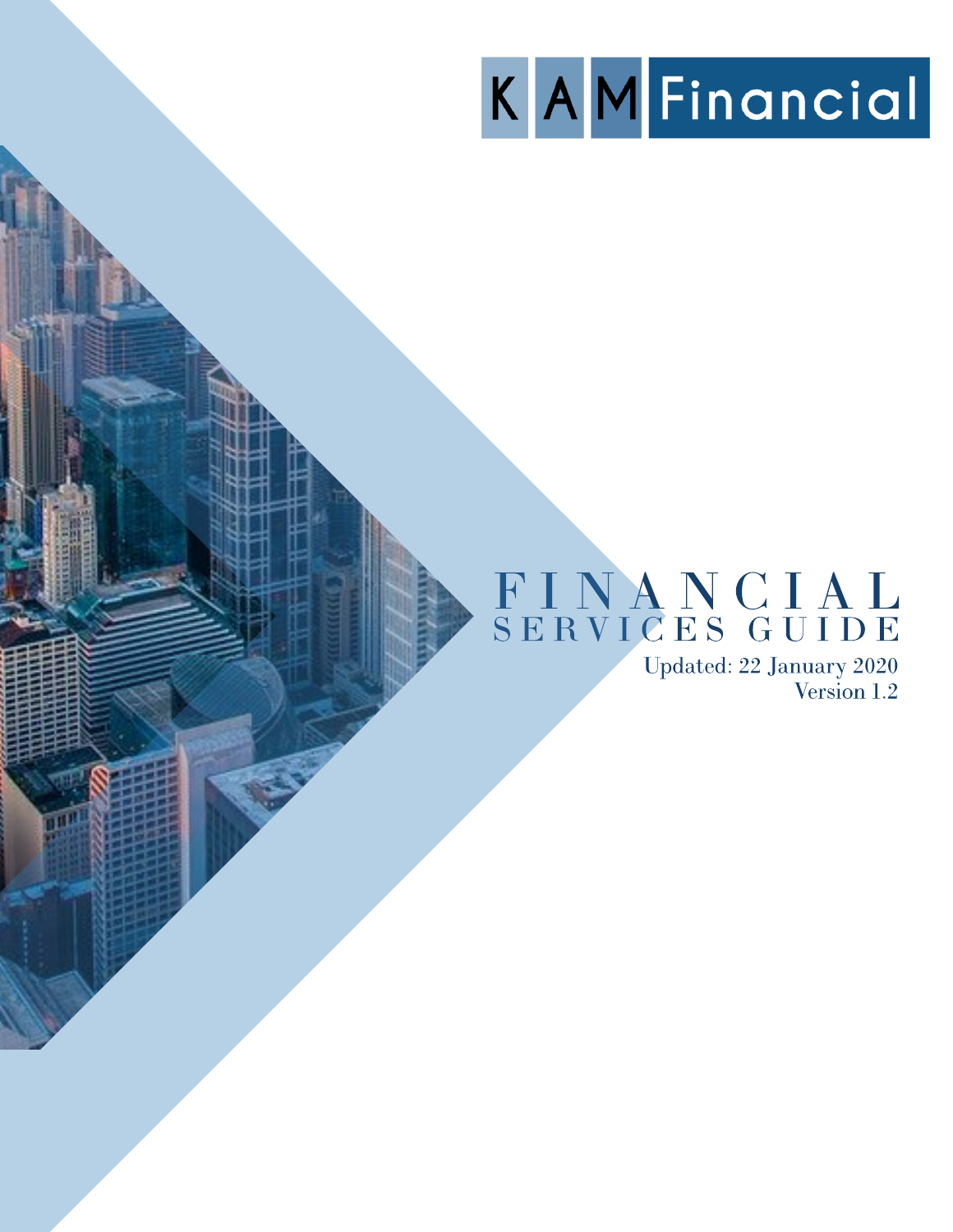# AUTHORISED FOR DISTRIBUTION BY:

#### KAM Financial Pty Ltd ABN: 16 631 462 014 Australian Financial Services Licensee (AFSL) No. 516133 Address: Suite 2, Level 3, 828 Pacific Highway GORDON NSW 2072 Postal: PO Box 62 GORDON NSW 2072 Phone: 02 9416 0606 Email: directors@kamfinancial.com.au

# PURPOSE OF THE FINANCIAL SERVICES GUIDE

This Financial Services Guide (FSG) is designed to assist you in deciding whether to use the financial services we provide. It contains important information about:

- KAM Financial Pty Ltd (referred to in this document as ("KAM Financial", "we", "us" or "our");
- The financial services and products we offer;
- The fees we charge and any other remuneration we may receive;
- Any potential conflicts of interest which may affect our services:
- How your personal information is handled; and
- What to do in the event of a concern or complaint.

This FSG is given to you by KAM Financial. Please take the time to read it carefully.

Sound financial advice is based on open communication. Understanding our services and fees is the cornerstone of this communication. If you have any questions please contact us.

When we provide you with financial planning services you may receive:

- A Statement of Advice (SoA), which outlines the personal advice we have provided to you;
- A Record of Advice (RoA), which documents any further advice provided to you;
- A Product Disclosure Statement ('PDS') which contains information about a financial product we have recommended;
- An annual Fee Disclosure Statement ("FDS") which details the fees paid and the services received in the previous 12 months if you have an on-going fee arrangement with us.

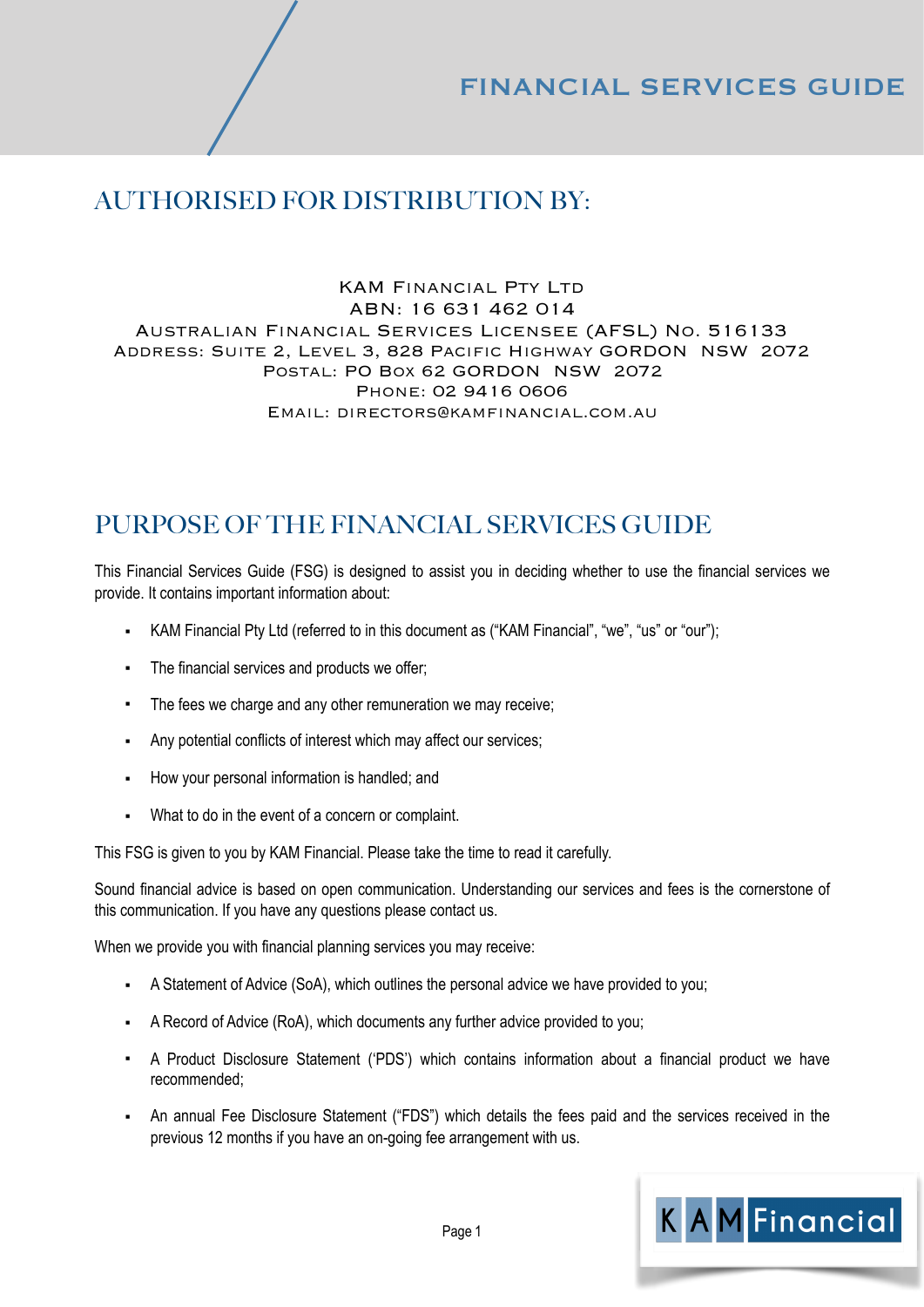# ABOUT KAM FINANCIAL PTY LTD

KAM Financial is a business which is privately owned by the financial advisers who operate under the Licence held by KAM Financial.

KAM holds an Australian Financial Services License (AFSL) No 516133 which was granted by the Australian Securities and Investments Commission (ASIC).

As a Licensee, KAM Financial must comply with the requirements of the Corporations Act and the obligations imposed by our AFSL. We have compensation arrangements in place, in particular professional indemnity insurance, that comply with those requirements.

The details of our financial advisers are available on the ASIC Register of Advisers located on the website [www.moneysmart.gov.au](http://www.moneysmart.gov.au)

The Register also includes details of any person controlling a corporate Licensee, such as KAM Financial.

# YOUR FINANCIAL ADVISER

Your Financial Adviser is a Director and employee of either BPM Financial Pty Limited ("BPM Financial") or Prudentia Financial Planning Pty Limited ("Prudentia Financial Planning").

BPM Financial and Prudentia Financial Planning are Corporate Authorised Representatives of KAM Financial. Your Financial Adviser acts on behalf of KAM Financial, which is responsible for the financial services provided to you by your Adviser.

Further information about your Financial Adviser and their relationship with KAM Financial is included in the Adviser Profile which forms part of this FSG.

Your Adviser is required to hold relevant qualifications and to undertake Continuing Professional Development each year.

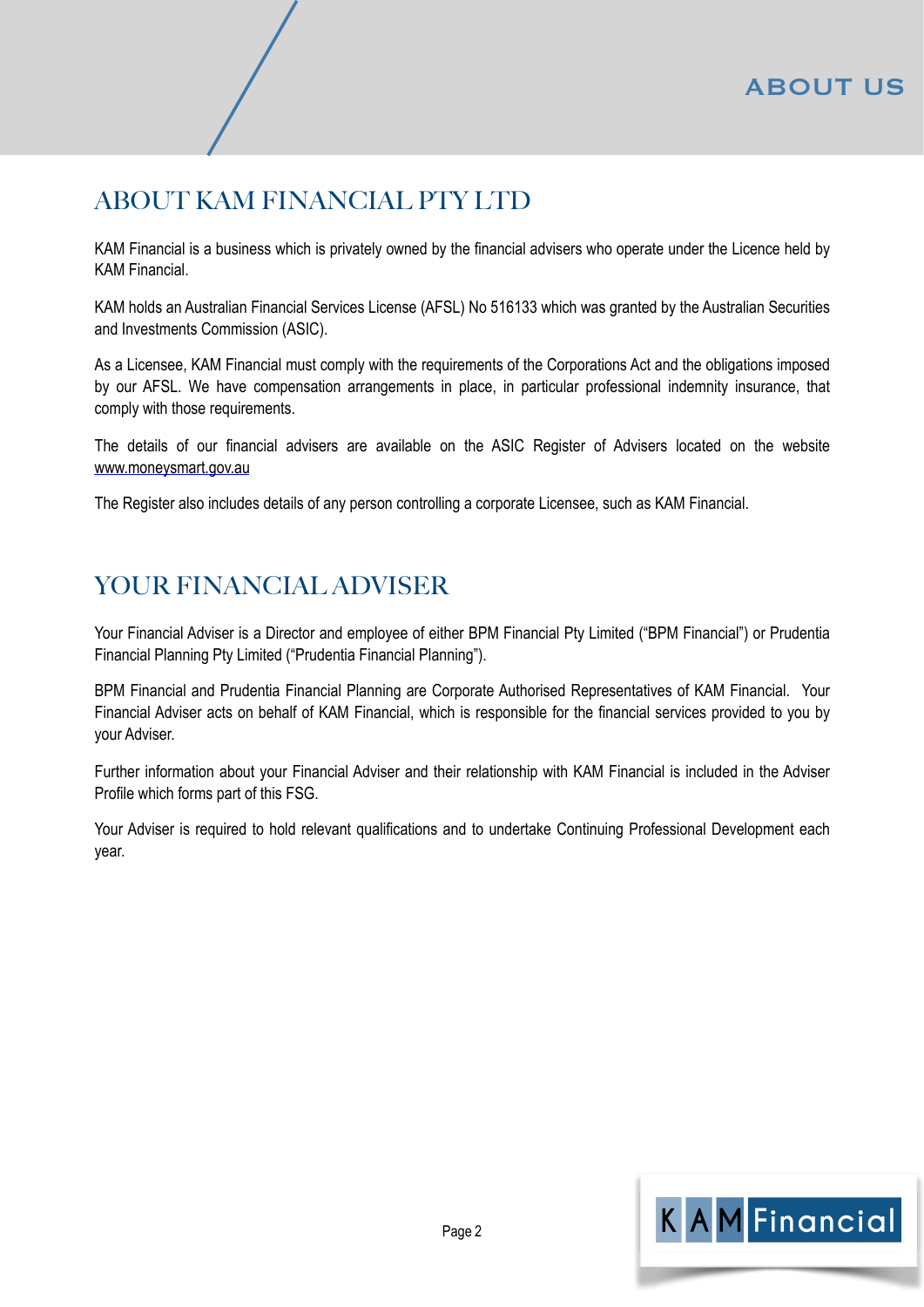# SERVICES AND PRODUCTS

Your Adviser is able to assist you by providing you with various service offerings from the following range of listed services:

- Comprehensive Financial Planning
- **Wealth Accumulation**
- Superannuation (Including Self Managed Superannuation Funds)
- Retirement Planning (Pre and Post Retirement)
- Life insurance (Income and Asset Protection)
- **Aged Care Planning**
- **Estate Planning**
- **Social Security**
- Cash Flow and personal budgeting
- **Redundancy planning**
- Tax (financial) advice service on matters related to the financial planning advice

KAM Financial is authorised by its AFSL to provide financial product advice (personal or general) on and deal in the following financial products:

- Deposit and Payment Products
- Government Debentures, Stocks and Bonds
- Life Risk Insurance Products (Life, TPD, Trauma, Income Protection and Business Expense Insurance)
- Investment Products offered by life insurance companies (Annuities and Investment Bonds)
- Securities including ASX listed Direct shares and ASX listed Exchange Traded Funds (ETF's)
- **Managed Funds**
- Investor Directed Portfolio Services ("IDPS")
- Managed Discretionary Account ("MDA") Services
- Retirement Savings Accounts ("RSA")
- Superannuation, including Self Managed Superannuation Funds ("SMSF")
- Standard Margin Lending products.

We are able to offer the above services and products to both retail and wholesale clients.

KAM Financial is able to offer both personal investment advice and general investment advice to clients:

**Personal advice** is advice where your Adviser in giving the advice has taken into consideration of one or more of your relevant personal circumstances.

**General advice** is advice where the advice given has not taken into account any of your relevant personal circumstances. You will be advised that you should consider the appropriateness of the advice, in light of your relevant personal circumstances before acting upon the advice.

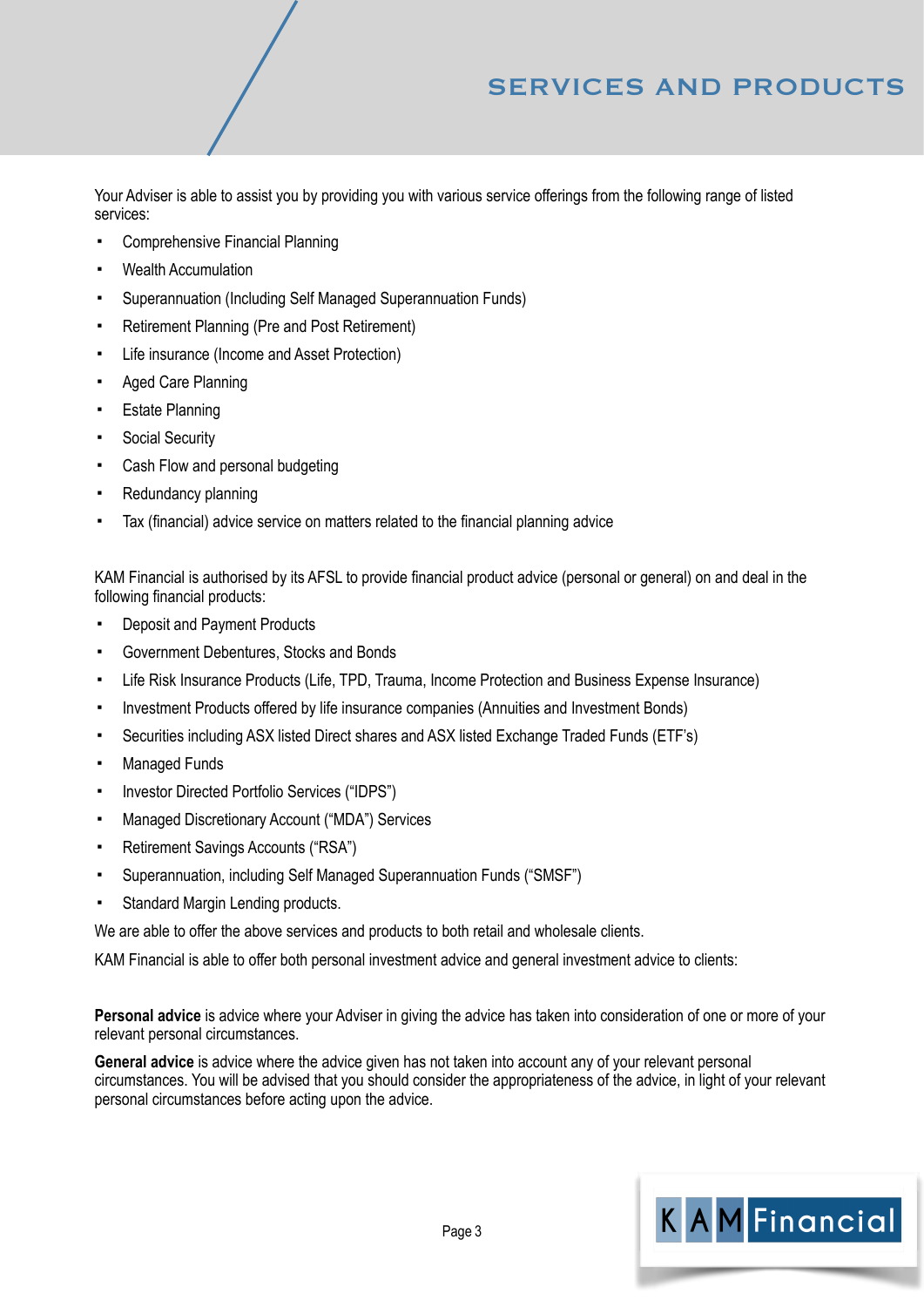# FINANCIAL ADVICE PROCESS

To ensure that your Adviser provides advice that matches your personal circumstances the Adviser needs to understand your financial situation, objectives and needs.

- Your Adviser will meet with you for an initial consultation. Your adviser will collect all the relevant information they need from you, including details on your personal financial position, objectives and needs. They may request you bring any relevant background documentation to this initial meeting.
- During this meeting they will discuss your needs and expectations and provide you with details on the services they can offer and the likely costs to provide these services. They will help you identify your goals and discuss any areas they feel may warrant further investigation.

The Adviser is able to help you to:

- Identify your short, medium and long-term goals
- Better manage your money
- Develop an investment plan
- Choose tax-effective investments
- Make the most of your superannuation
- Find out if you are eligible for any government assistance
- Plan for your retirement
- Consider your estate planning needs.
- The Adviser will review your circumstance and your financial situation your assets, liabilities, insurance coverage and investment or tax strategies. Your Adviser will consider appropriate financial strategies and assess any existing or potential financial products that may be suitable for your financial plan
- The Adviser when first providing advice to you will prepare a written document, a Statement of Advice (SoA). The SoA will explain the basis for any advice, the benefits and considerations you should be aware of regarding this advice, and any remuneration and/or benefits your planner may be entitled to based on the advice they have provided to you. If your Adviser recommends a financial product, you will be given a Product Disclosure Statement (PDS), or other disclosure document. This contains information about the product being recommended and will assist you make an informed decision about whether to proceed.
- Your Adviser will present the advice to you. You will have the opportunity to ask questions, discuss the recommendations and make any changes you require prior to your approval.
- On receipt of your approval, your Adviser will implement the recommendations.
- Should you wish to receive ongoing financial advice, your Adviser will request you enter into an ongoing advice service arrangement. Under an ongoing advice arrangement they will meet with you periodically to review your financial circumstances and document any ongoing advice. Your adviser is required to renew this arrangement every two years.
- Your Adviser may provide you with further advice to keep your financial plan up to date with changes in your circumstances, changes in the economy and products and regulatory change. Any further advice will be documented in a Record of Advice (RoA). You may request a copy of the RoA up to seven years after the date the advice was given.

It is important to remember that the best financial advice adapts to meet your changing needs and priorities over time. Continually reviewing your strategy is essential.

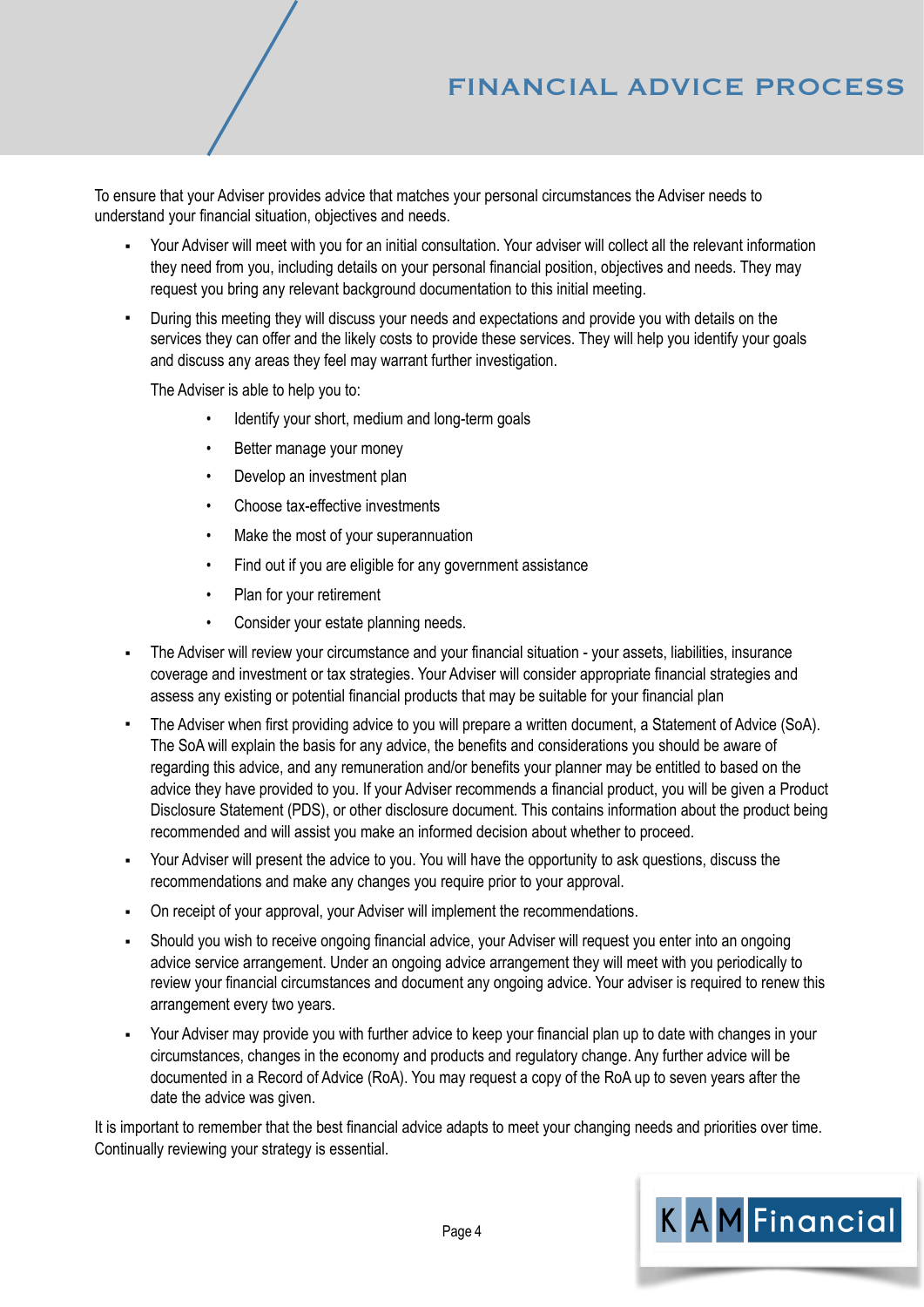## HOW WE GET PAID AND BENEFITS WE RECEIVE

We are committed to a fair and transparent fee arrangement for the advice and services we provide. We offer flexible payment options to suit your needs.

All fees are payable to KAM Financial. KAM Financial may pay the majority of the fees and any commissions received to its Corporate Authorised Representatives.

## Fees you pay us (all GST inclusive)

Your Adviser will explain, and agree with you, the fees and payment options before providing advice and services to you.

**Consultation fee:** The first hour of any initial meeting is generally offered at your advisers own expense. Any extended consultation or time spent providing general advice is based on an hourly rate of \$330 per hour.

**Advice fee:** You may be charged a fee based on the time we spend or the complexity of developing your plan. The currently hourly base rate is \$330 per hour. The Statement of Advice fee ranges from \$3,300 to \$9,900.

**Implementation fee:** You may be charged a fee based on the time spent implementing your recommendations and strategies. The current hourly base rate is \$330 per hour. The implementation fee ranges from \$1,650 to \$12,375.

**On-going service fees:** You may be charged an ongoing service fee. This fee will be dependent on the service levels required to provide ongoing advice, regular reviews and professionally manage your financial plan / portfolio to ensure that you are kept up to date and your strategies remain current. On-going service fee starts from \$1,320 p.a. to \$11,000 p.a.

**Life Insurance Claims Assistance:** In the event we provide assistance to you in relation to an insurance claim we may charge you a claims management fee, generally up to 5% of any eventual lump sum claim, or up to 5% of the initial 12 months income protection claim amount paid. We would confirm the claims assistance fee with you before providing this service to you. This fee starts at \$1,320 up to \$25,000.

**Special requirements:** Our fees may exceed the ranges outlined above if you have usual circumstances or special requirements.

## Benefits received from others

**Benefits referable to insurance:** Where advice is provided in relation to insurance, we may receive payments directly from the company that issues the insurance policy. The amount of this payment is factored into the annual premium of the insurance. The payments we may receive will be outlined in your SoA / RoA.

We may receive an upfront one off payment from the insurance provider of between 0 to 66% of your premium (inclusive of GST) when you commence a policy we recommended. For any policies put into force prior to 31 December 2019 the upfront payment from the insurance provider may be between 0 to 77%.

We may also receive a further payment from the insurance provider of between 0 to 33% of your renewal premium (inclusive of GST), while you continue to hold the policy.

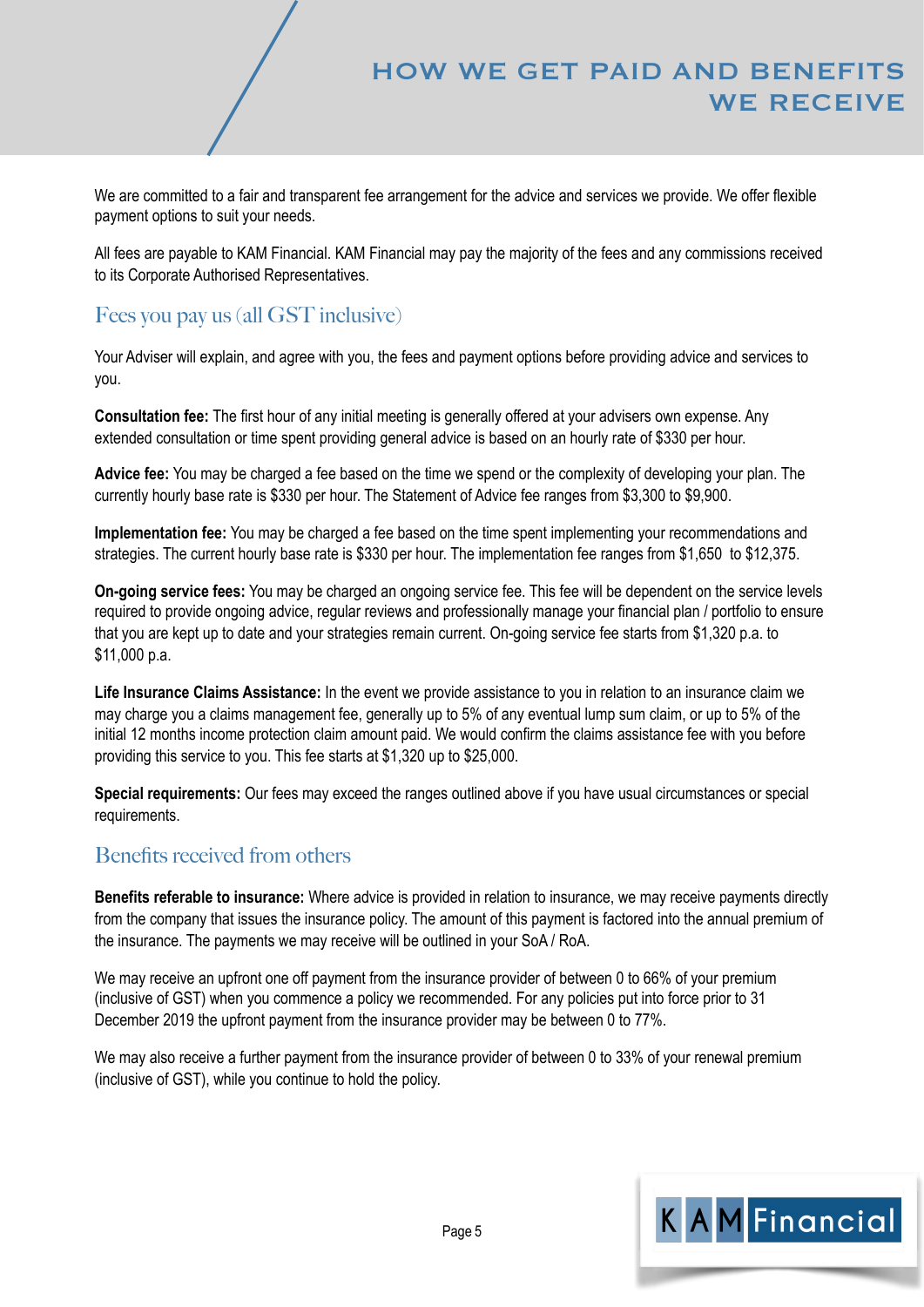# HOW WE GET PAID AND BENEFITS WE RECEIVE CONT.

#### **Benefits referable to superannuation and investments**

KAM Financial and its Advisers receive majority of the remuneration received from fees agreed with and paid by clients. KAM Financial does receive some remuneration from superannuation and investments products that were in place before 1 July 2013.

Please refer to the original disclosure document for the product for details of these payments.

#### **Other benefits**

KAM Financial does not accept volume payments or additional payments from financial product providers.

We may receive benefits occasionally, by way of attendance at industry events and support for training days and educational / technical seminars.

Details of any benefits valued from \$100 to \$300 will be included on a register. A copy of this register is available to you on request. Benefits of over \$300 will not generally be permitted.

#### **Referral fees**

KAM Financial does not receive any fees or other benefits where we may refer you to an external party. Should this position ever change in the future, any fee or benefit received by KAM Financial would be fully disclosed to you in writing.

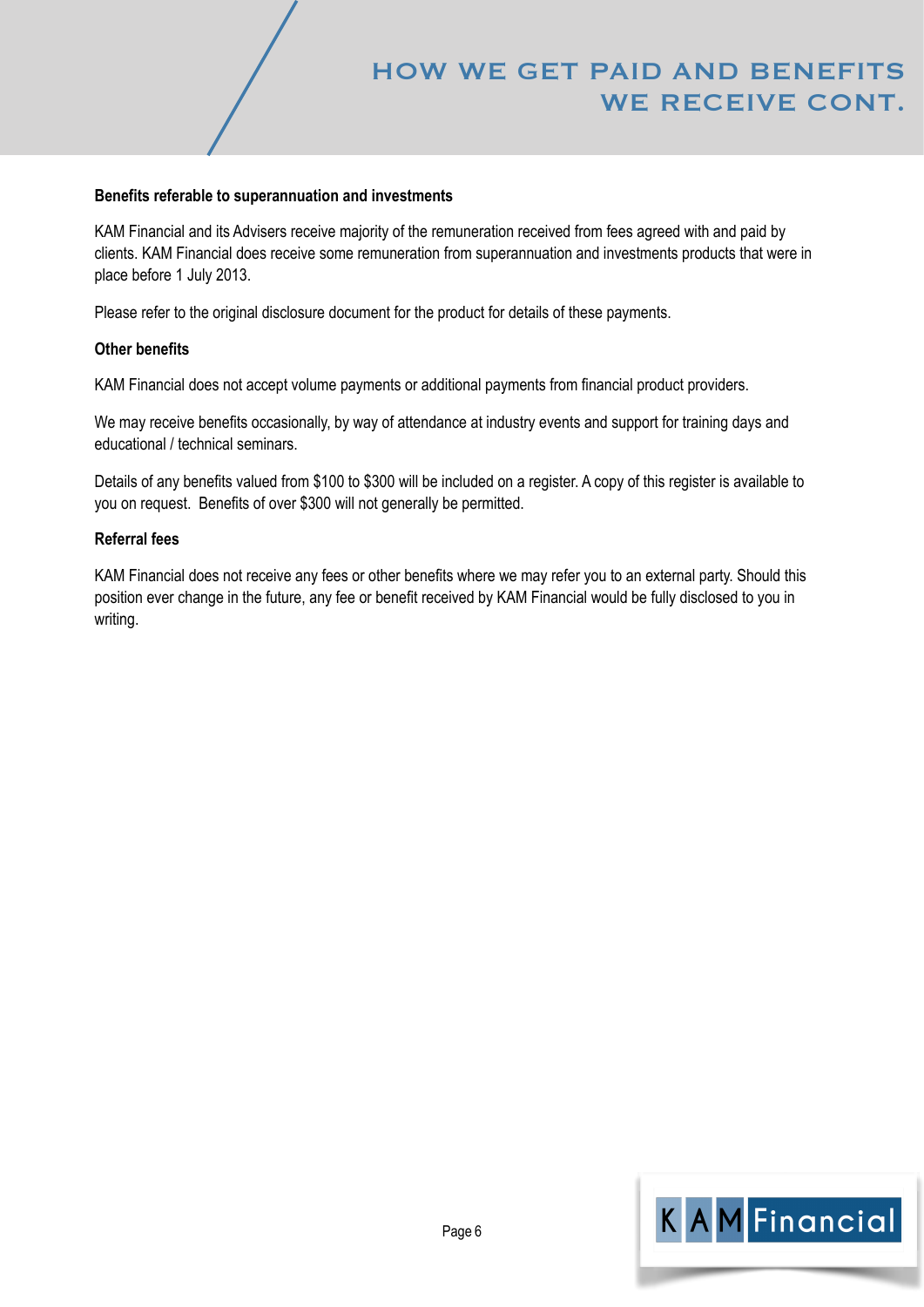# IMPORTANT INFORMATION

# CONFLICTS OF INTERESTS

We will always work in your best interests. We aim to build enduring relationships with all our clients by providing quality financial planning advice and a broad range of products that suit each client's financial situation, objectives and needs.

Your Adviser may at times provide advice on investments which they hold in their portfolios. The size and nature of these investments are not significant and will not create a conflict of interest with the advice you are given.

# HOW CAN YOU INSTRUCT US

You may instruct us verbally, (by phone or in person) or in writing (email, letter or fax) using the adviser contact details set out in the business / adviser profile section at the rear of this FSG.

Where you provide instructions verbally, we request that instructions are also confirmed in writing.

# YOUR PRIVACY

The privacy of your personal information is important to us. We collect your personal information so that we provide the services outlined in this FSG. If we are not able to collect the information we request, we may not be able to ensure we provide the services, in particular financial advice, most appropriate to your needs.

We collect, handle, use and disclose your personal information in accordance with the KAM Financial Privacy Policy.

We may collect personal information, including some sensitive information such as details of your health directly from you, or with your authority by other means, in accordance with the *Privacy Act*.

We will maintain a record of your personal information, in compliance with regulatory obligations.

We will only disclose personal information to third parties in the following circumstances:

- with your approval, on application forms and/or personal insurance forms for products you agree to use;
- if you provide us with consent to do so;
- as required by law.

If you wish to access or correct personal information we hold please call us or write to us using the adviser contact details set out in the business / adviser profile section at the rear of this FSG. We will make arrangements to provide the information requested.

If you would like to complain about a breach of the Privacy Act, including the Australian Privacy Principles, please put your compliant in writing and send it to the KAM Financial Privacy Officer, whose contact details are listed on the first page of this FSG.

The Office of the Australian Information Commissioner can also assist you with further information on privacy and any complaint about a breach of privacy:

Website: [www.oaic.gov.au](http://www.oaic.gov.au) Telephone: 1300 363 992

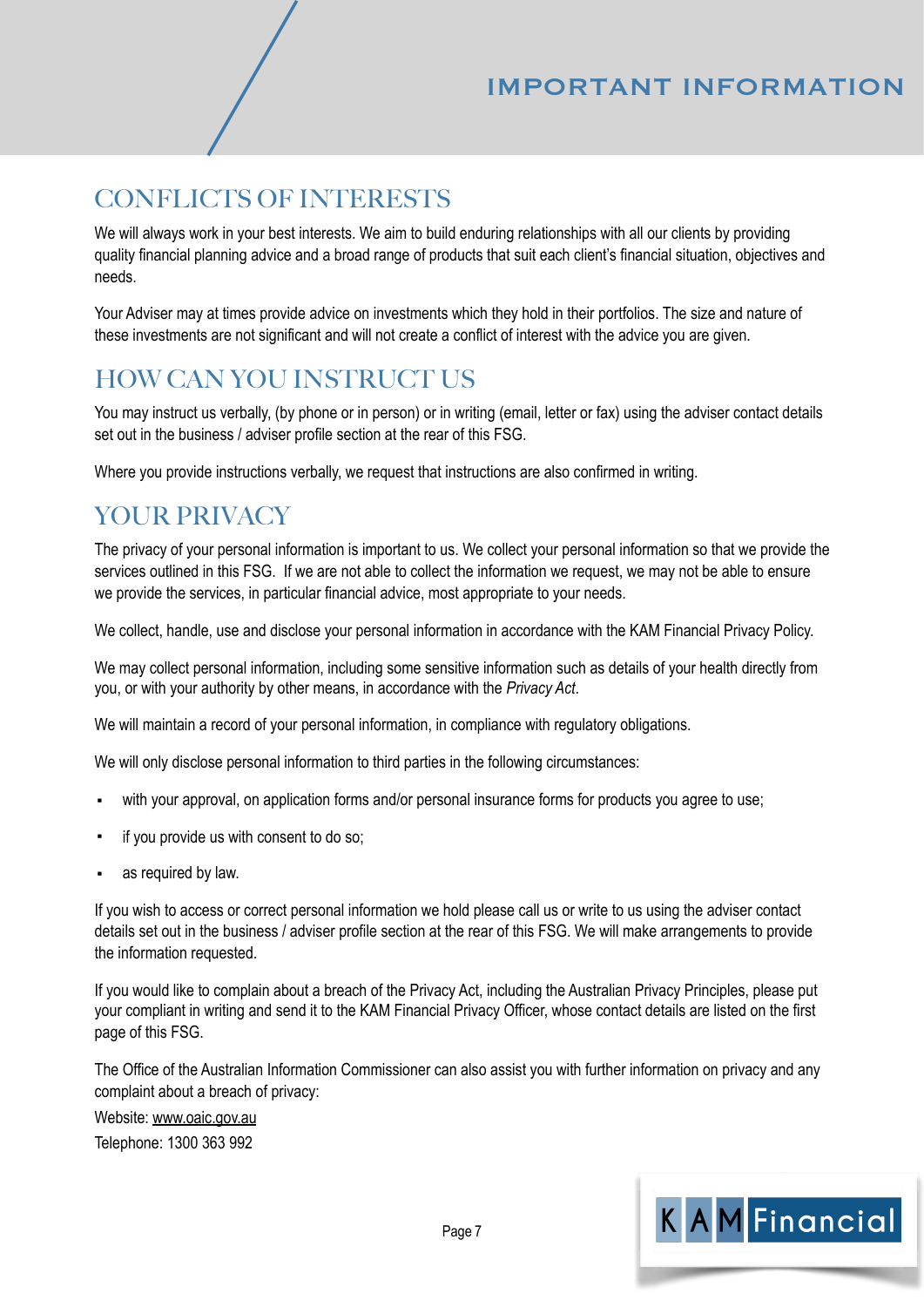# IF THERE IS A PROBLEM

KAM Financial is committed to providing our clients a quality service and we welcome suggestions as to how we may improve our service.

We will act in your best interests and endeavour to provide you with advice that is appropriate to your goals and circumstances.

If you have any concerns or a complaint about the service provided to you, please contact your Adviser.

If you are dissatisfied with the response we ask you to contact our KAM Financial Advice Resolution Team:

Phone: 02 9416 0606

Email: [directors@kamfinancial.com.au](mailto:directors@kamfinancial.com.au)

Mail: KAM Financial PO Box 62 Gordon NSW 2072

KAM Financial has a dispute resolution process for the management of complaints from clients. We will endeavour to research the matter and respond with an acceptable resolution to your complaint, as soon as possible. The time taken is likely to be impacted by the complexity of the matter.

If you are dissatisfied with how KAM Financial has handled your complaint you may refer the matter to the Australian Financial Complaints Authority (AFCA), an External Disputes Resolution Scheme, of which KAM Financial is a member. The service is free of charge.

[www.afca.org.au](http://www.afca.org.au)

Phone: 1800 931 678

Email: [info@afca.org.au](mailto:info@afca.org.au)

Mail: Australian Financial Complaints Authority GPO Box 3 Melbourne VIC 3001

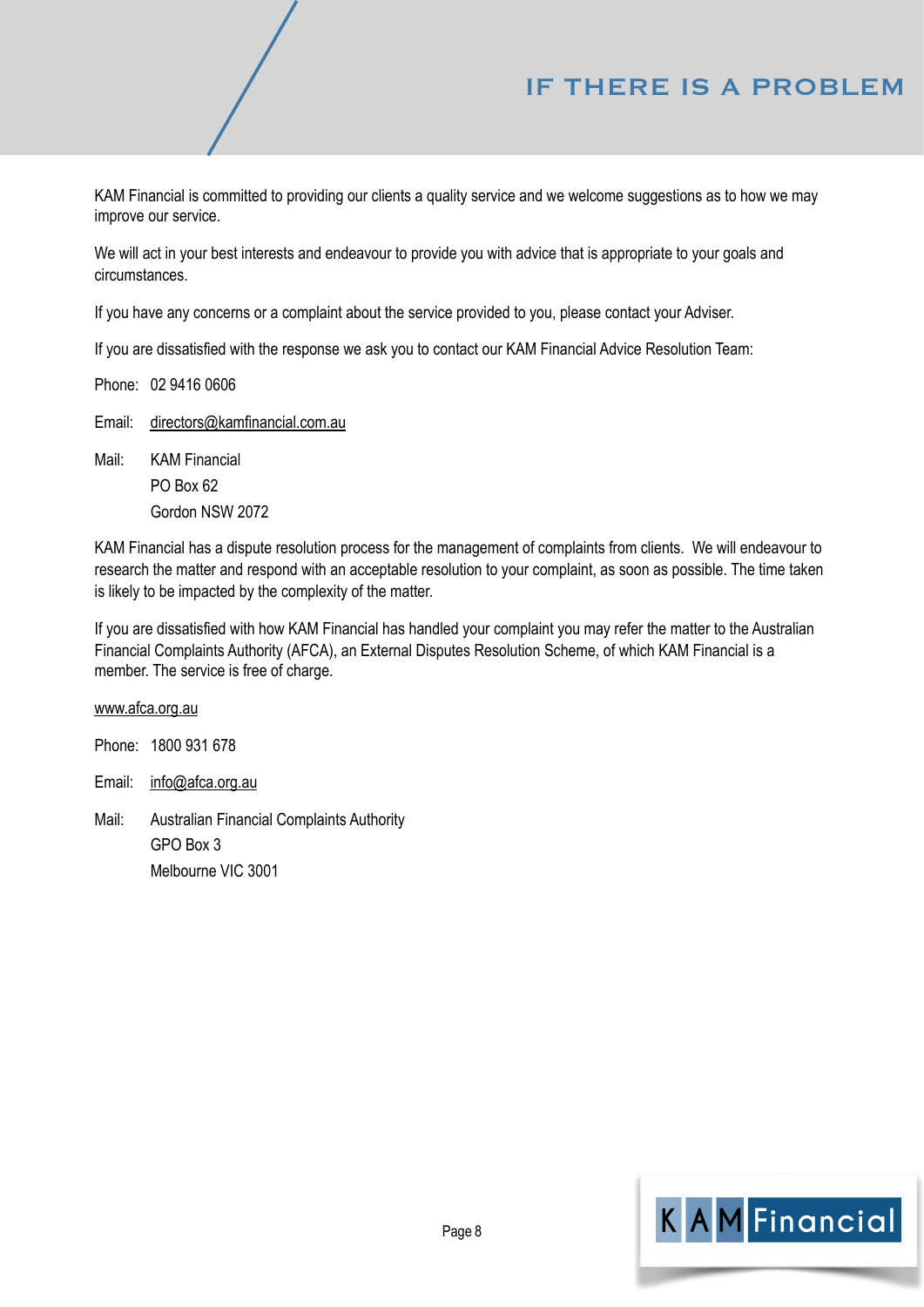

## BPM Financial Pty Ltd - Corporate Authorised Representative # 344410

## Ben Maw, CFP® – Authorised Representative # 253314

BPM Financial is a Corporate Authorised Representative of KAM Financial Pty Ltd. Ben Maw is an Authorised Representative and director of KAM Financial Pty Ltd. Contact details for BPM Financial and Ben Maw are noted as follows:

ADDRESS: Level 17, 40 Mount Street NORTH SYDNEY NSW 2059

POSTAL ADDRESS: PO Box 1920 NORTH SYDNEY NSW 2059

Phone: 1300 276 346

Fax: 02 8079 6606

Email: [ben@bpmfinancial.com.au](mailto:ben@bpmfinancial.com.au)

Website: [www.bpmfinancial.com.au](http://www.bpmfinancial.com.au)

# Adviser profile

Ben has been working in the financial services industry since 1999, and running his own business since 2006. Ben holds the following qualifications:

- Diploma of Financial Services (Financial Planning)
- Advanced Diploma of Financial Services (Financial Planning)
- **Financial Planning Association Certified Financial Planner**

BPM Financial is a boutique financial planning business that provides tailored counsel to people who wish to build a secure financial future.

We assist individuals who are looking to maximise their financial potential, effectively prepare for retirement, protect their existing wealth or restructure their affairs following a significant life event.